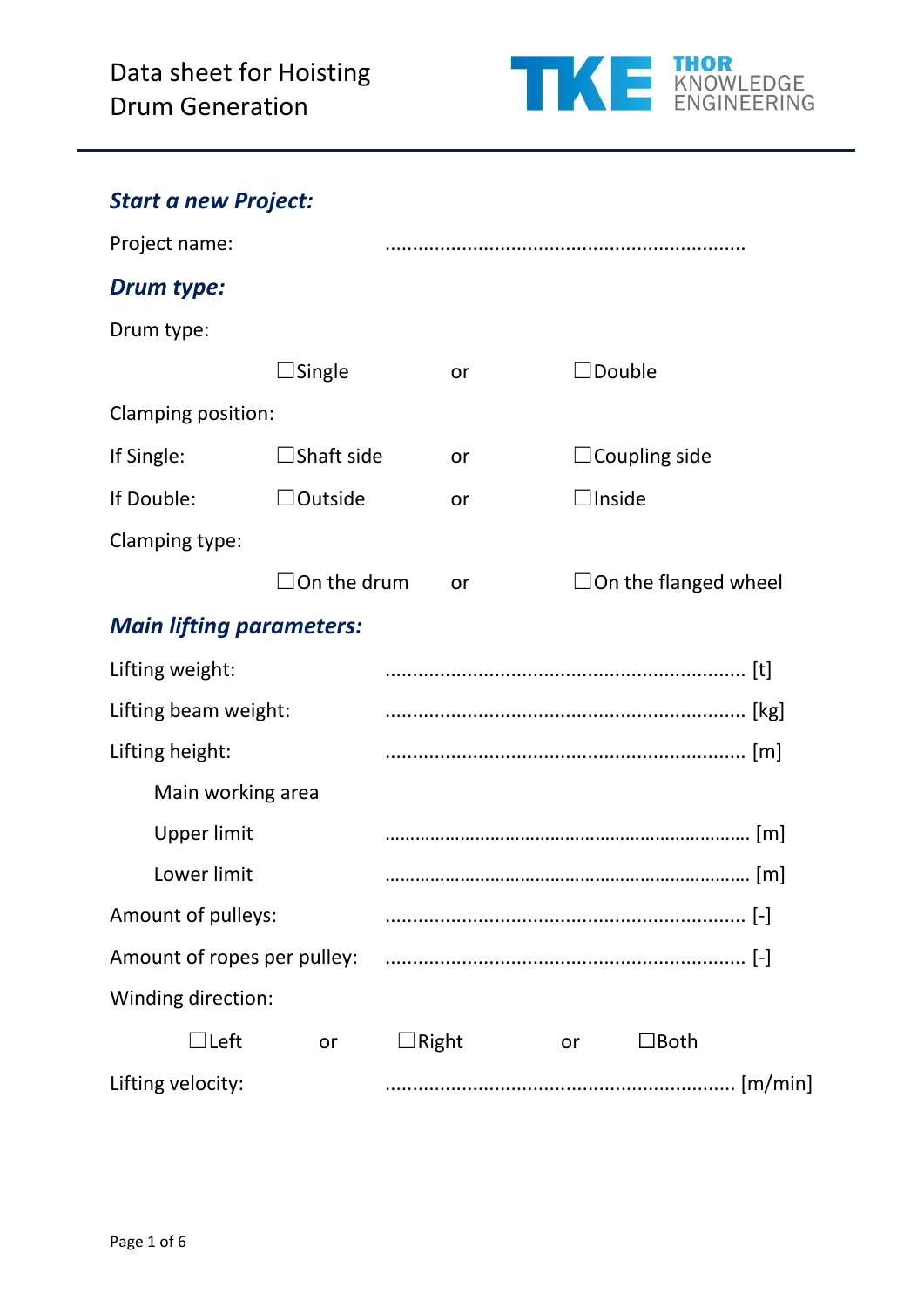# Data sheet for Hoisting Drum Generation



#### *Rope:*

Load collective:

| $\Box$ Light             | or | $\Box$ Medium              | or | $\Box$ Heavy           | or               | $\Box$ Own collective                                             |
|--------------------------|----|----------------------------|----|------------------------|------------------|-------------------------------------------------------------------|
| Load 1 [t or %]          |    |                            |    | Amount 1 [Amount or %] |                  |                                                                   |
| Load $2$ [t or %]        |    |                            |    | Amount 2 [Amount or %] |                  |                                                                   |
| Load 3 [t or %]          |    |                            |    | Amount 3 [Amount or %] |                  |                                                                   |
| Load 4 $[$ t or % $]$    |    |                            |    | Amount 4 [Amount or %] |                  |                                                                   |
| Total load cycles:       |    |                            |    |                        |                  |                                                                   |
|                          |    | Mean running time per day: |    |                        |                  |                                                                   |
| Type of transport:       |    |                            |    |                        |                  |                                                                   |
|                          |    | ∃Regular                   | or |                        | $\Box$ Hazardous |                                                                   |
| Manufacturer – Rope Type |    |                            |    |                        |                  |                                                                   |
| <b>Drum coupling:</b>    |    |                            |    |                        |                  |                                                                   |
| Drum diameter:           |    |                            |    |                        |                  |                                                                   |
|                          |    |                            |    |                        |                  | Torque reduction due to 3-shift work (0% or between 25-40%):  [%] |
| Coupling size:           |    |                            |    |                        |                  |                                                                   |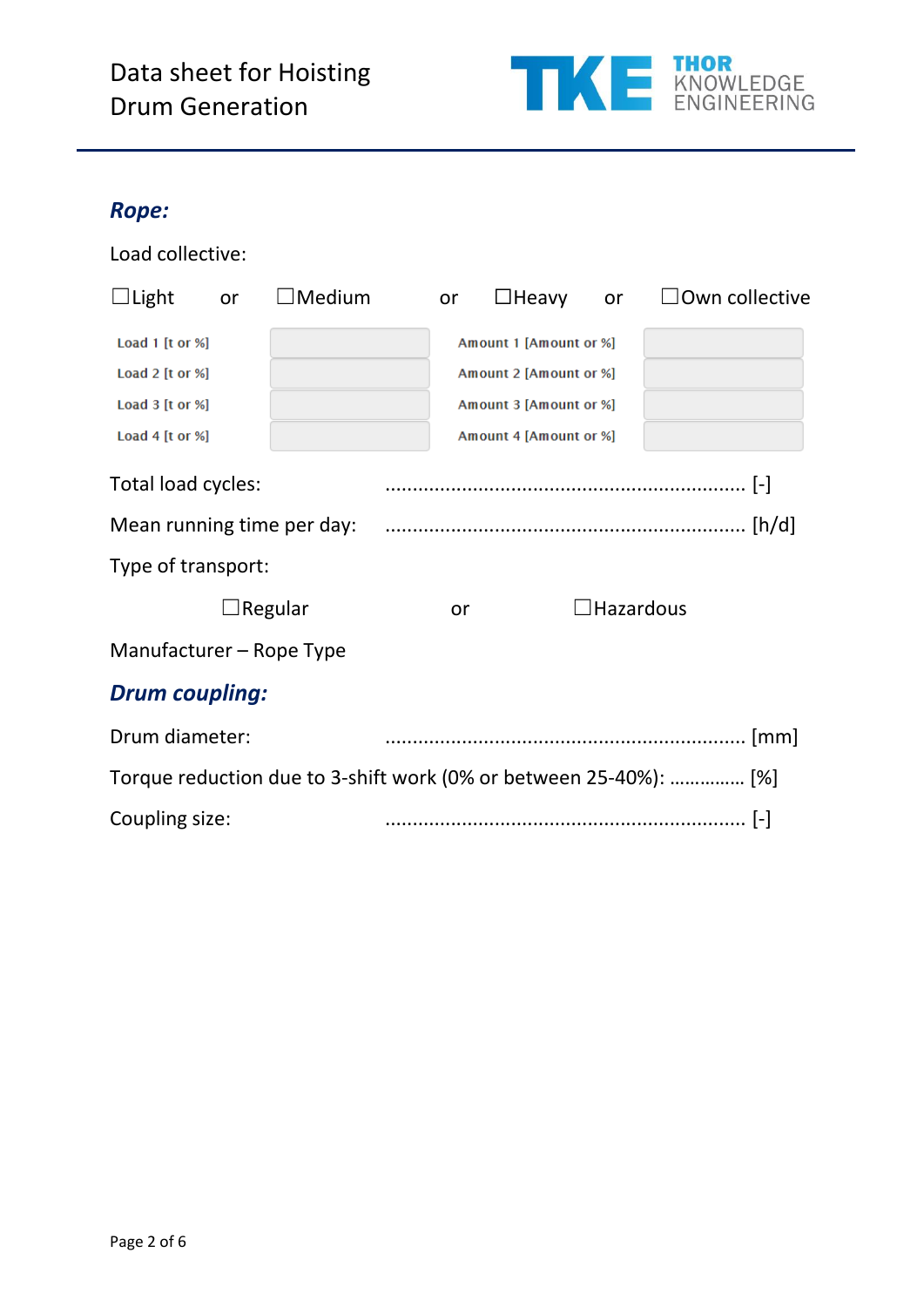

## *Feather key:*

Material of feather key:

|                    |  | $\Box$ C45 $\Box$ C60 $\Box$ S355 $\Box$ 30CrNiMo8 $\Box$ 34CrMo4 $\Box$ 42CrMo4 |  |
|--------------------|--|----------------------------------------------------------------------------------|--|
| Material of shaft: |  |                                                                                  |  |

|                            | □C45 □C60 □S355 □30CrNiMo8 □34CrMo4 □42CrMo4 |
|----------------------------|----------------------------------------------|
| Application factor:        |                                              |
| Emergency stop time:       |                                              |
| Amount of emergency stops: |                                              |
|                            |                                              |
| Feather key length:        |                                              |
| Chamfer on the shaft:      |                                              |
| Chamfer on the coupling:   |                                              |
| Amount of feather keys:    |                                              |
|                            |                                              |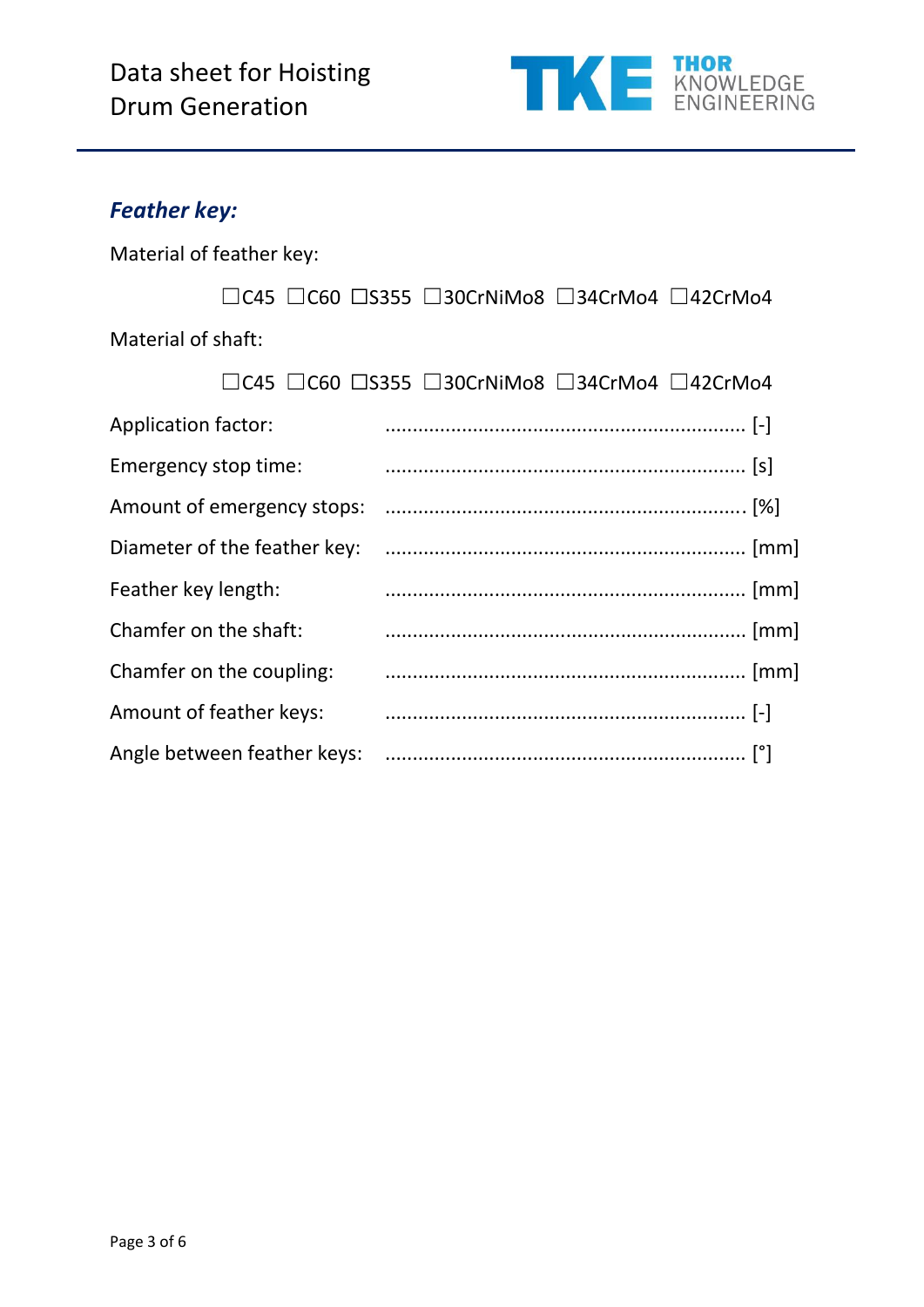# Data sheet for Hoisting Drum Generation



## *Clamping:*

| Reserve windings:          |                                                                   |
|----------------------------|-------------------------------------------------------------------|
| If flanged wheel clamping: |                                                                   |
| Angle between clamps:      |                                                                   |
| Clamping ratio:            |                                                                   |
| Amount of clamps:          |                                                                   |
| <b>Drum thickness:</b>     |                                                                   |
| Lifting class:             | H <sub>1</sub> , H <sub>2</sub> , H <sub>3</sub> , H <sub>4</sub> |
| Stress collective:         | SO, S1, S2, S3                                                    |
| Material of the drum:      | $\square$ S355<br>∃S690<br>or                                     |
| Rework allowance:          |                                                                   |
| Drum thickness:            |                                                                   |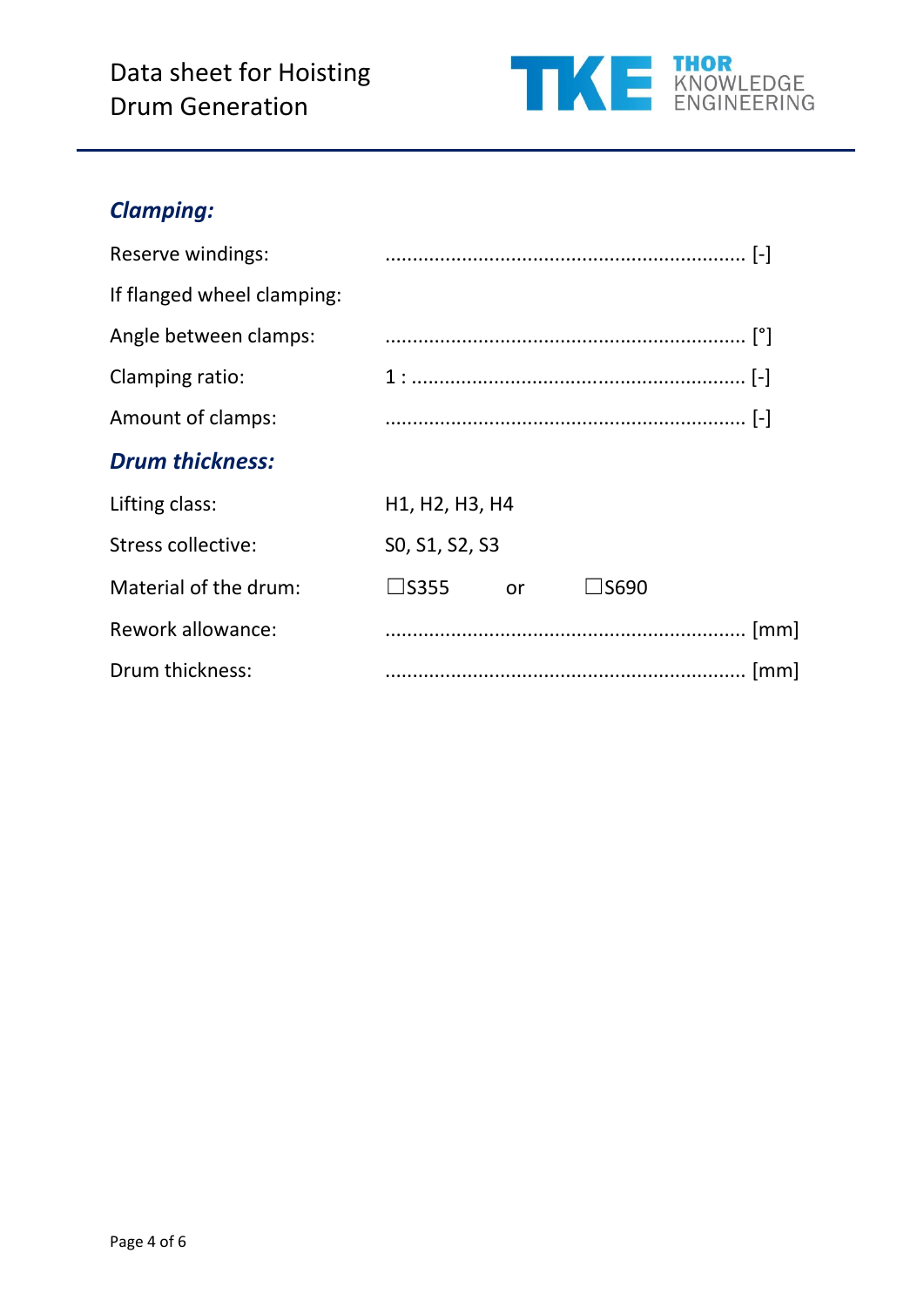

#### *Main dimensions:*

| Drum length:                                                 |                |    |                |  |
|--------------------------------------------------------------|----------------|----|----------------|--|
|                                                              |                |    |                |  |
|                                                              |                |    |                |  |
| Flange diameter:                                             |                |    |                |  |
|                                                              |                |    |                |  |
|                                                              |                |    |                |  |
|                                                              |                |    |                |  |
|                                                              |                |    |                |  |
| Type of first deflection roll: $\Box$ Moving or $\Box$ Fixed |                |    |                |  |
| <b>Bearing:</b>                                              |                |    |                |  |
| With or without housing: $\square$ With or                   |                |    | $\Box$ Without |  |
| Rotary encoder:                                              | $\square$ With | or | $\Box$ Without |  |
|                                                              |                |    |                |  |